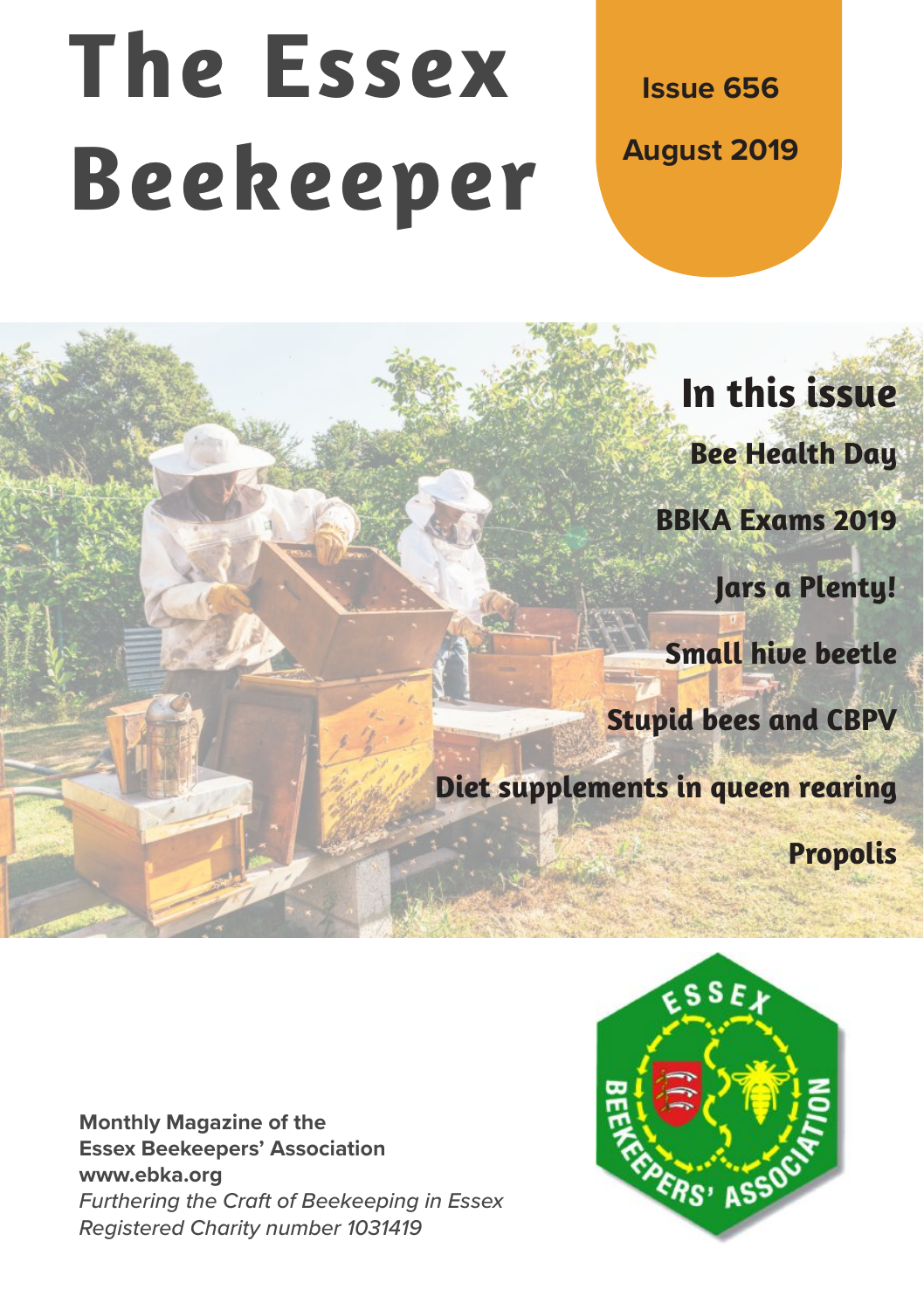# **Bee Health Day**

By Jim McNeill, Romford

ust over 50 Essex members had a very enjoyably day with our county bee inspectors at the millennium centre in Dagenham on Thursday 20th June.

It all started with a talk on the Asian hornet & how we all must be on the look out for it, not to put out traps as these are indiscriminate & would kill our native hornet plus a lot of other insects which do no harm to our bees.

We were then split into 3 groups; one out to the apiary to watch how inspectors look for disease & go through hives with out upsetting them which is an art on it's own.

One group went into another room to look at fresh diseased comb, to show how hard it is to see disease on the comb and where to look for it & be able to smell them.

The last group stayed in the main room where they were told all about which chemicals we can and can't use. Also to use different chemicals every year so as to help stop resistance happening

I hope everyone went away having learnt something & had a good day meeting up with friends from other divisions. I would also like to thank all the inspectors for all the knowledge that they passed on to everyone. Jane Riddler would also like to pass on her thanks for such an "exceptionally good event this year".  $\frac{3}{2}$ 

**Articles appearing in The Essex Beekeeper are not necessarily the views either of the Editor or the Essex Beekeepers' Association**

To ensure inclusion within the diary of county-wide events would Divisions provide the editor with details of local meetings by the 4th of the previous month.

Robert Silver – robert.silver@outlook.com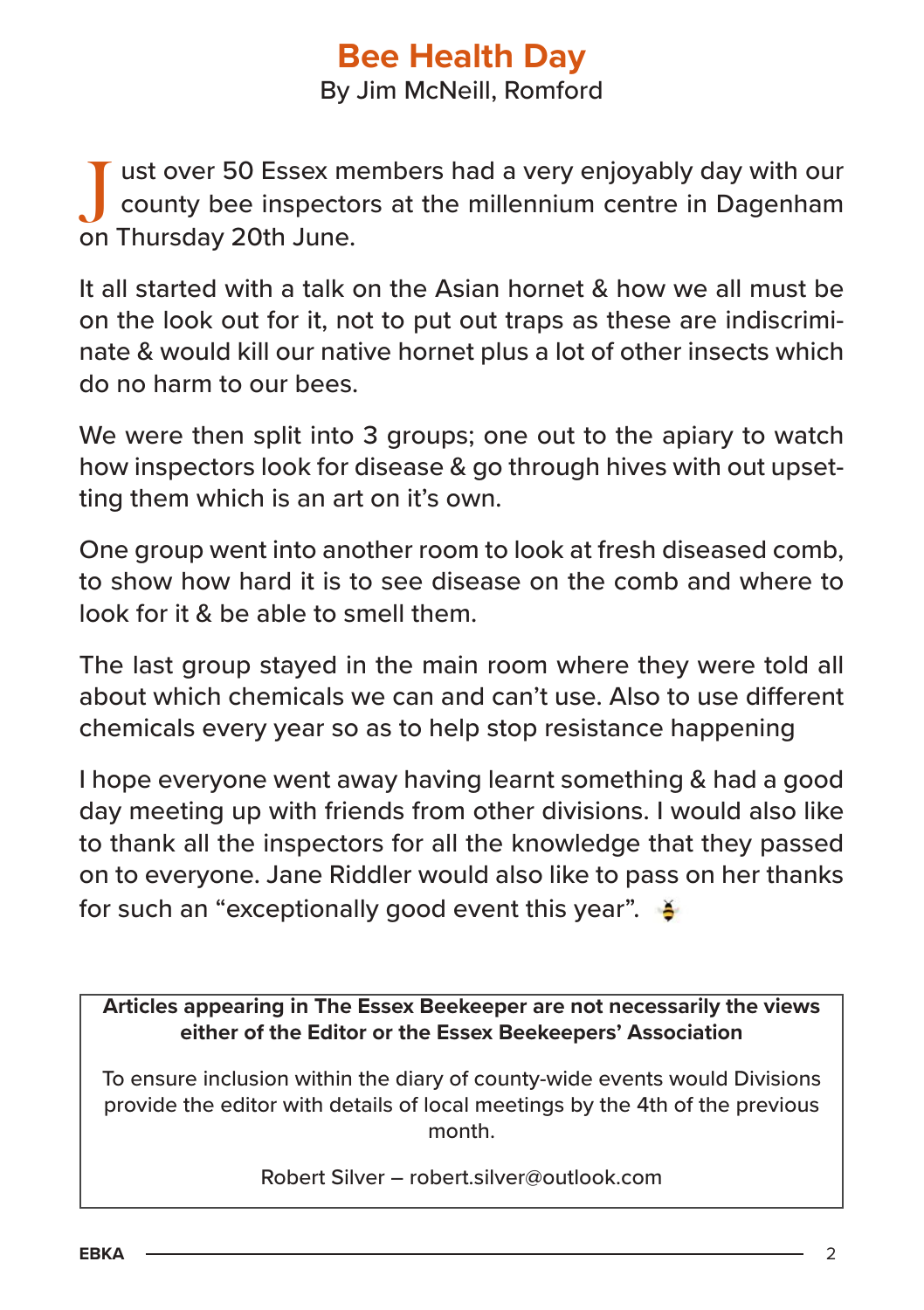# **Divisional meetings around the County**

# **Meetings in August 2019**

#### *1* **20:00-22:00 - Harlow Show, Harlow Division**

*Chadwick Hall, Main Road, Gidea Park, Romford RM2 5EL*

#### *1* **20:00-22:00 - The Rose Method, Matt Broughton, Romford Division**

*Address: Chadwick Hall, Main Road, Gidea Park, Romford RM2 5EL*

#### *19* **19:30-21:00 - CBK Monthly Meeting, Chelmsford Division**

*Address: The Link, Trinity Methodist Church, Chelmsford*

#### *25 &* **Countess of Warwick's**  *26* **10:00-16:00 - Divisional Honey Competition at the Show**

*Little Easton Church, Manor and Rectory, Park Road, Little Easton, Great Dunmow, CM6 2JJ*

#### *25* **13:30–16:30 - Beekeeping Taster Session, Romford Division**

*Thames Chase Forest Centre, Broadfields Farm Cottage, Pike Ln, Upminster RM14 3NS*

*Includes open hive demonstration, protective jacket and veil provided.*

*25* **15:00 - Apiary meeting and BBQ, Braintree Division (Telephone Jan French 07725-166609),** 

> *Coney Green, Great Bardfield, CM7 4PV*

*28* **19:30–21:30 - Hyde Hall Past, Present & Future, Southend Division**

> *WI Hall, Bellingham Lane, Rayleigh SS6 7ED*

# **Meetings in September 2019**

*5* **20:00–22:00 - A-Rated Homes - Derek Mitchell, Harlow**

*Address: tbc*

# *7* **Essex Annual Honey Show, Orsett Showground**

*14* **14:30–16:30 - Taster Session for Prospective Beginners, Saffron Walden Division**

Address: tbc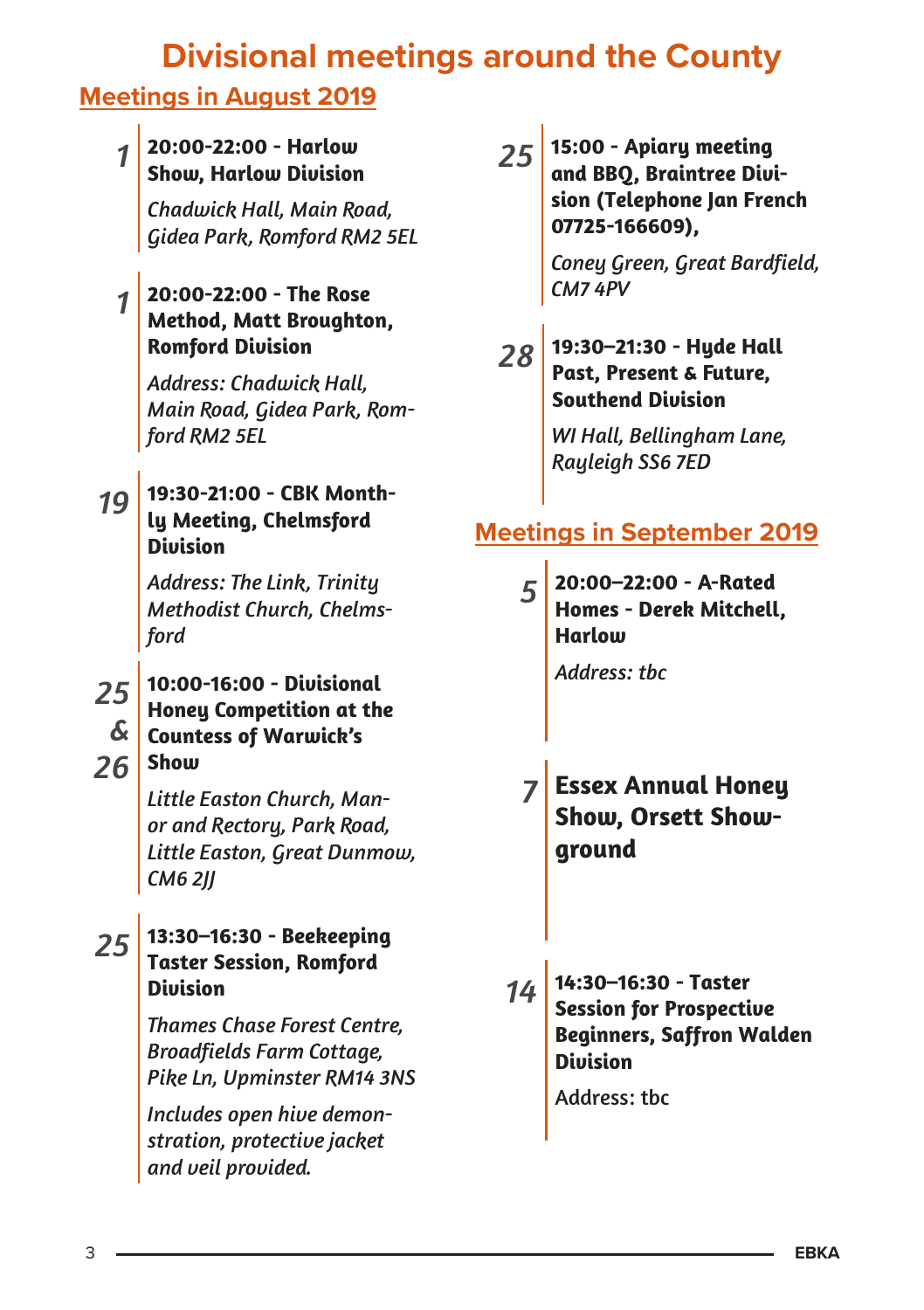*25* **19:30–21:30 -BeeBee Wraps with Kath Austin, Saffron Walden Division**

> Address: Sewards End Hall, Radwinter Rd, CB10 2LG

*29* **19:30–21:30 -Apiary meeting, Fambridge Hall, White Notley, CM8 1RN (Telephone Antony Stark 07769-681135), Braintree Division**

Ă

Address: tbc

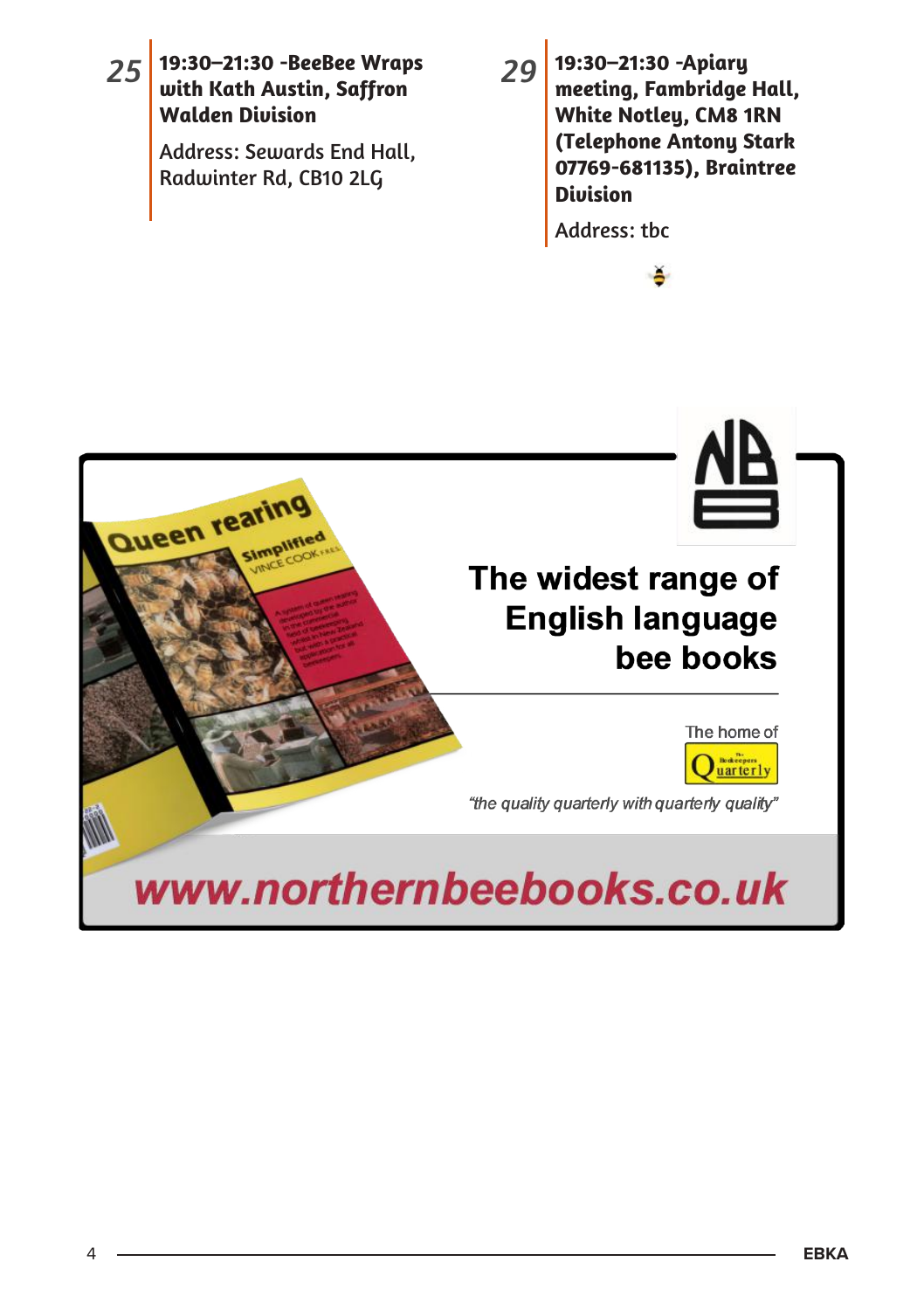# Saffron Walden Beekeepers present: EBKA Conference 2019: The Changing Face of Beekeeping

# **SPEAKERS**

**Ged Marshall**  *A year in the life of a professional beekeeper*

Kindly sponsored by: *R Andrews Glass Ltd www.andrewsglass.co.uk*

**Professor Steve Martin University of Salford:**

*Our search to understand long term Varroa tolerance* (Kindly sponsored by *BJSherriff.co.uk*)

Set within the beautiful grounds of Felsted School, lectures will be held in the Barbara Karen Auditorium

*Quality Catering (all inclusive) Vendor Stalls*

*Super raffle prizes* including a bee suit and accessories bundle kindly donated by B J Sherriff

**Dr Jonas Geldman University of Cambridge**  *Does conserving honeybees help wildlife?*

> Kindly sponsored by: *Hive Consultants www.hiveconsultants.co.uk*

**Will Messenger**  *The history of beekeeping and the history of the Porter Escape. (There will also be an exhibition of artefacts on display in the Foyer.)*



# Sunday, 20 October 2019

Felsted School, Dunmow, CM6 3JL Tickets available now (£25): www.swbka.org

# Supporting the work of Bees Abroad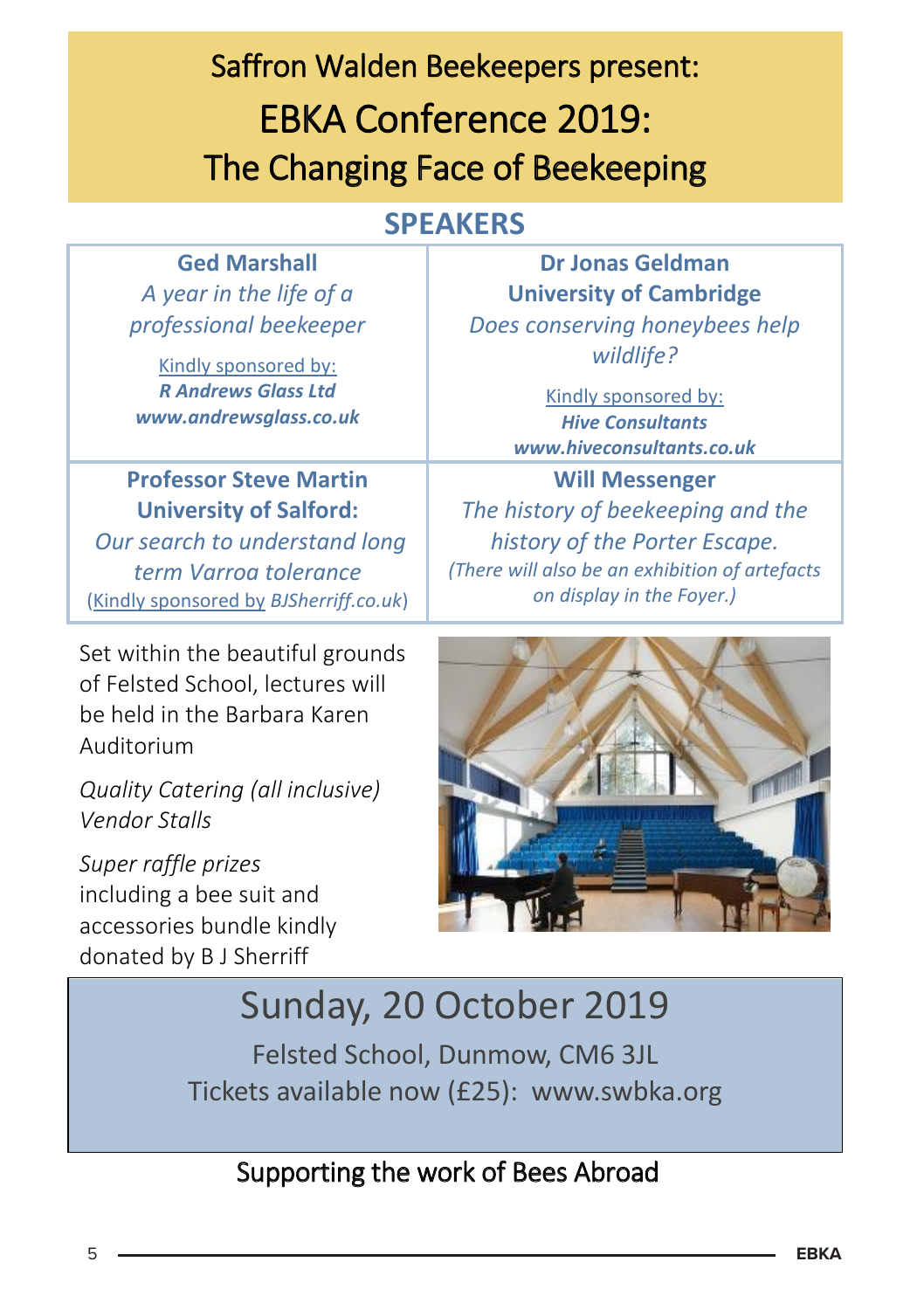# **BBKA Exams 2019**

By Steph Green, Exam Secretary

The next date for taking any of the written modules will be the 9th November 2019. The deadline for applications to be received by the BBKA is the 30th September.

Application forms and information can be found at: https://www.bbka.org.uk/exams-and-assessments-of-the-bbka

For more information please contact your EBKA Exam Secretary Steph Green at: examsec@ebka.org &

# **Jars a Plenty!**

By Michael Webb

very big thank you to Jean and David Smye for organising  $\blacksquare$  the sale of honey jars again this year. After three months hard work, their efforts culminated in EBKA members arriving at Forest Lodge Turkey Farm or at the designated collection point for two days at the beginning of July to collect jars. Jean and David with two helpers in sorting the orders provide such an excellent and very economic service for members to enjoy. As well as saying thank you, we should also salute their dedication over many years working tirelessly for the benefit of our members.  $\phi$ 

# **Small hive beetle**

By Barry Crabtree, Ipswich & East Suffolk, via eBees

Small hive beetle (SHB – Aethina tumida), a pest of honey bee colonies, is alien to the European Union and can cause significant damage to the beehive from destruction of combs to fermentation of honey and colony loss.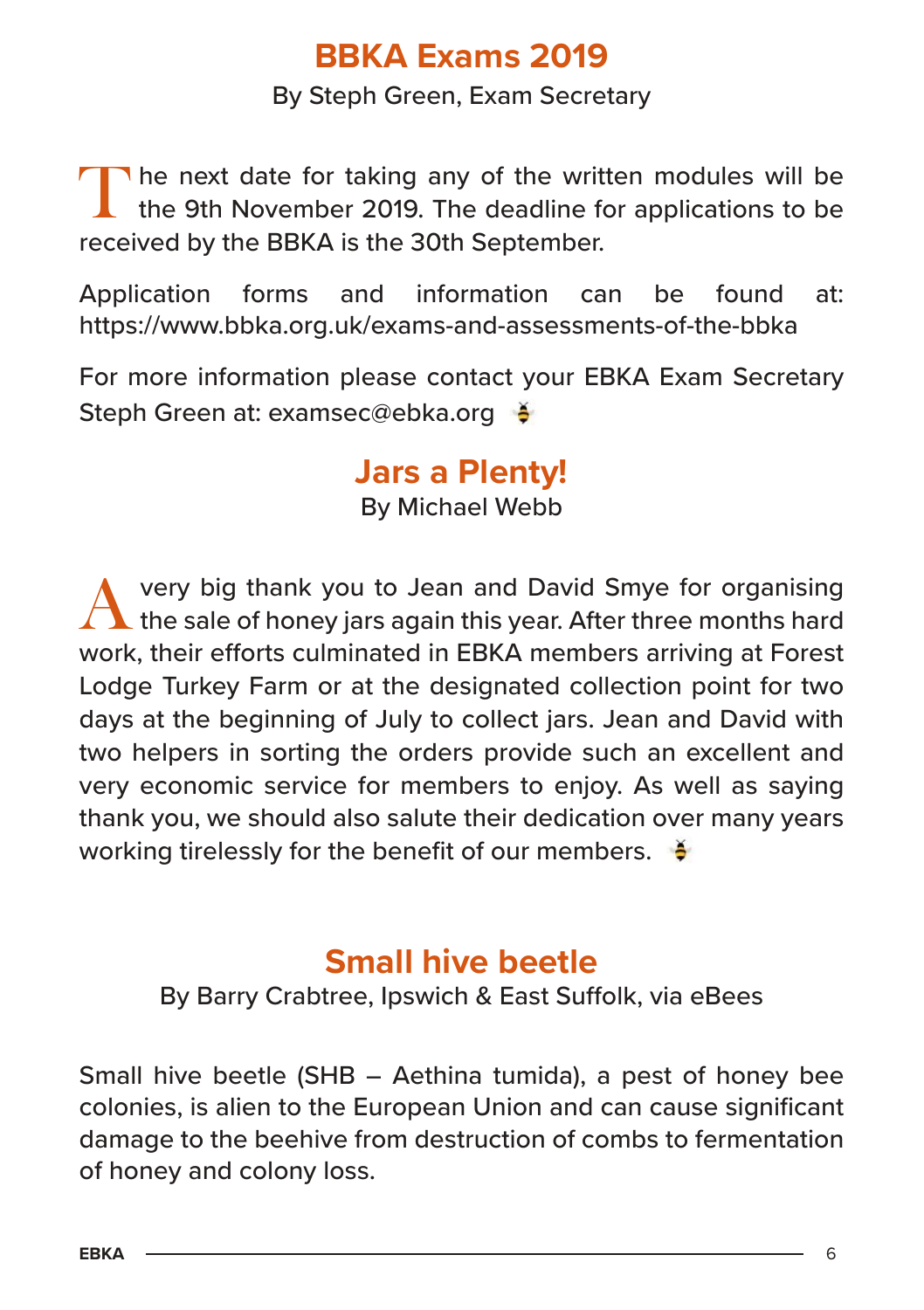On 20 June 2019, 5 years after the first and only report of the presence of Aethina tumida in the Sicily region, an apiary was infested in the municipality of Lentini, in the province of Syracuse. The epidemiological investigation is still ongoing.

https://www.izsvenezie.com/aethina-tumida-in-italy

# **Stupid bees and CBPV**

By Barry Crabtree, Ipswich & East Suffolk, via eBees

Prof Giles Budge from Newcastle University spoke about EARS3 and research into CBPV.

Chronic bee paralysis, the disease caused by chronic bee paralysis virus (CBPV), has become more common in England and Wales in recent years. CBPV is also on the rise worldwide with significant increases in the last few years in China, Italy and the USA.

There are some 'giveaways' for diagnosing chronic bee paralysis. Bees trembling/walking backwards & forwards (giving the moniker 'stupid bees'), and bees that look dark/black, greasy and hairless (not to be confused with a bee covered in honey). If you see these in a colony it is a good bet it has CBPV, especially if there are larger than normal numbers of dead bees just outside the hive entrance. Bees that catch CBPV usually die within a week. Unfortunately, according to Prof. Budge, there is no recognised treatment for CBPV. You could try a shook swarm: shake them into the air though. Or replace the queen. Doing this may make you feel better, but there is no proof that it is making a difference.

What is known about CBPV is that it is transmitted between adult bees and hence drifting between colonies may be a contributing factor in disease spread.

We will be having updates from Prof Budge & Thodora Commandeur, the EARS3 PhD student who has recently started work focusing on the effect the bees' diet may have on CBPV.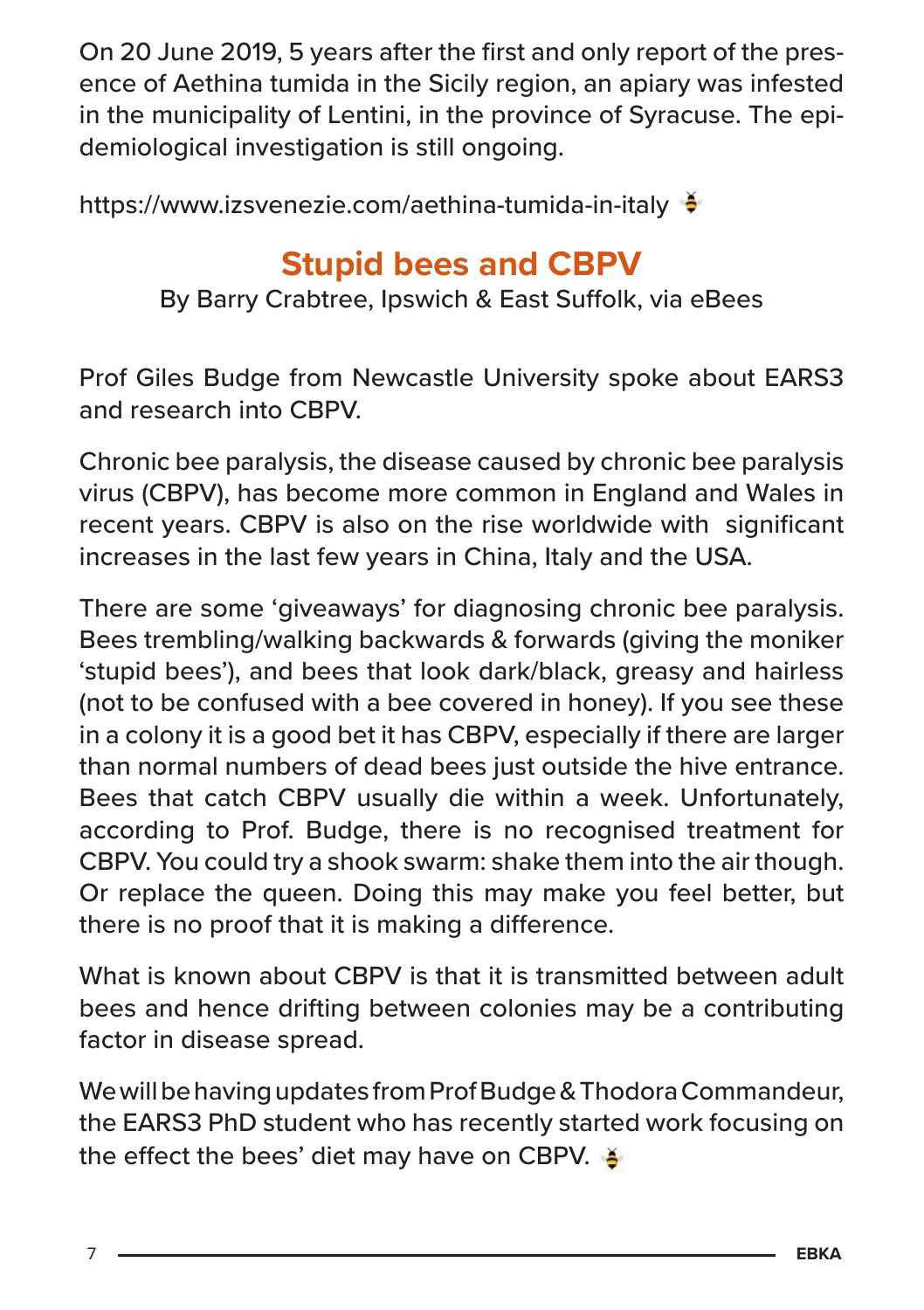# **Diet supplements in queen rearing**

By Reigate Beekeepers, via eBees

 $\mathbf W$  hen requeening a hive we know that for three days all larvae are fed Royal jelly but for any larva selected to become a queen this continues for the rest of their lives.

This improved nutrition helps in the development of the queen and therefore her long-term viability in the colony. In a study by De Souza et al 2019 they took this nutritional element a step further by testing the effects of providing additional sugars and juvenile hormone on 1-3 day old grafted larvae.

The virgin queens were measured and rated for their reproductive potential, and showed an improvement in quality when supplemented.

For 1st day larvae this improvement was most marked when fed both sugar-enriched diet as well as the juvenile hormone. For 3rd day larvae only the juvenile hormone affected the growth.

When measured again after mating, queens who were fed both the sugar-enriched diet and the juvenile hormone showed a higher sperm count and viability.

These results indicate that diet supplements can improve the quality of the queens during rearing.  $\ddot{\bullet}$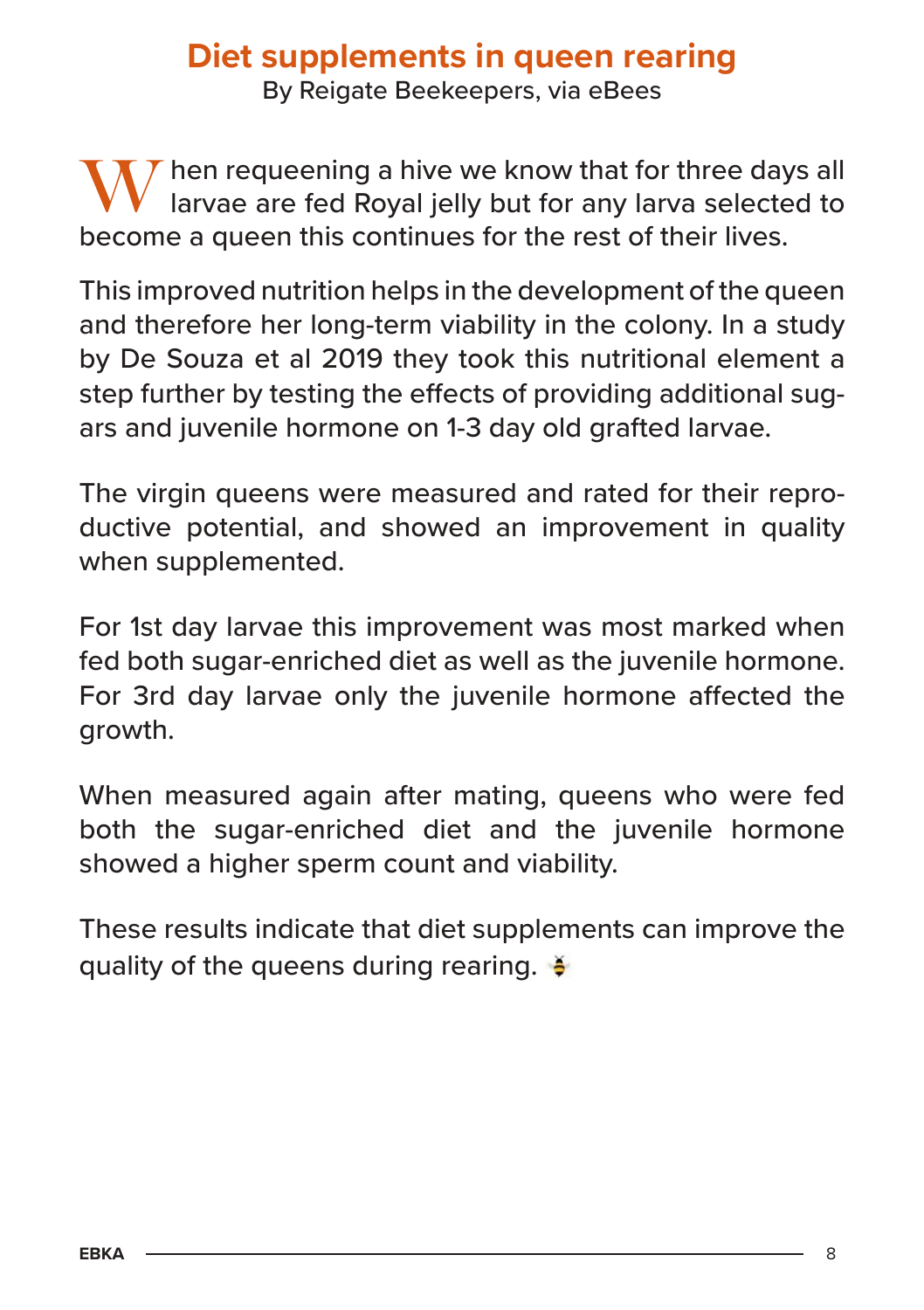PETER DALBY - PERADALE APIARIES For all your beekeeping and apitherapy supplies **Large Stock held - all year round Competitive prices; any item not stocked to special order 37 Cecil Road, Cheshunt, Hertfordshire EN8 8TN Tel: 01992 622645 Email: pebadalebees@btinternet.com Open Mon - Sat** Telephone before calling (any reasonable time) CLOSED SUNDAY Agent for E H Thorne and Northern Bee Books

# **The Bee Shed**

#### **Approved** *N***ational** *B***ee** *S***upplies Stockist and Distributor**

A Range of Frames and Foundation

Hives and Hive Parts, Tools and Equipment

#### **Open by Appointment**: Please call Wendy on **07764 609 803** or

Email: beeshed@btinternet.com

**f** The Bee Shed Stock

#### **Meepshole, Great Prestons Lane,**

**Stock, Essex CM4 9RL**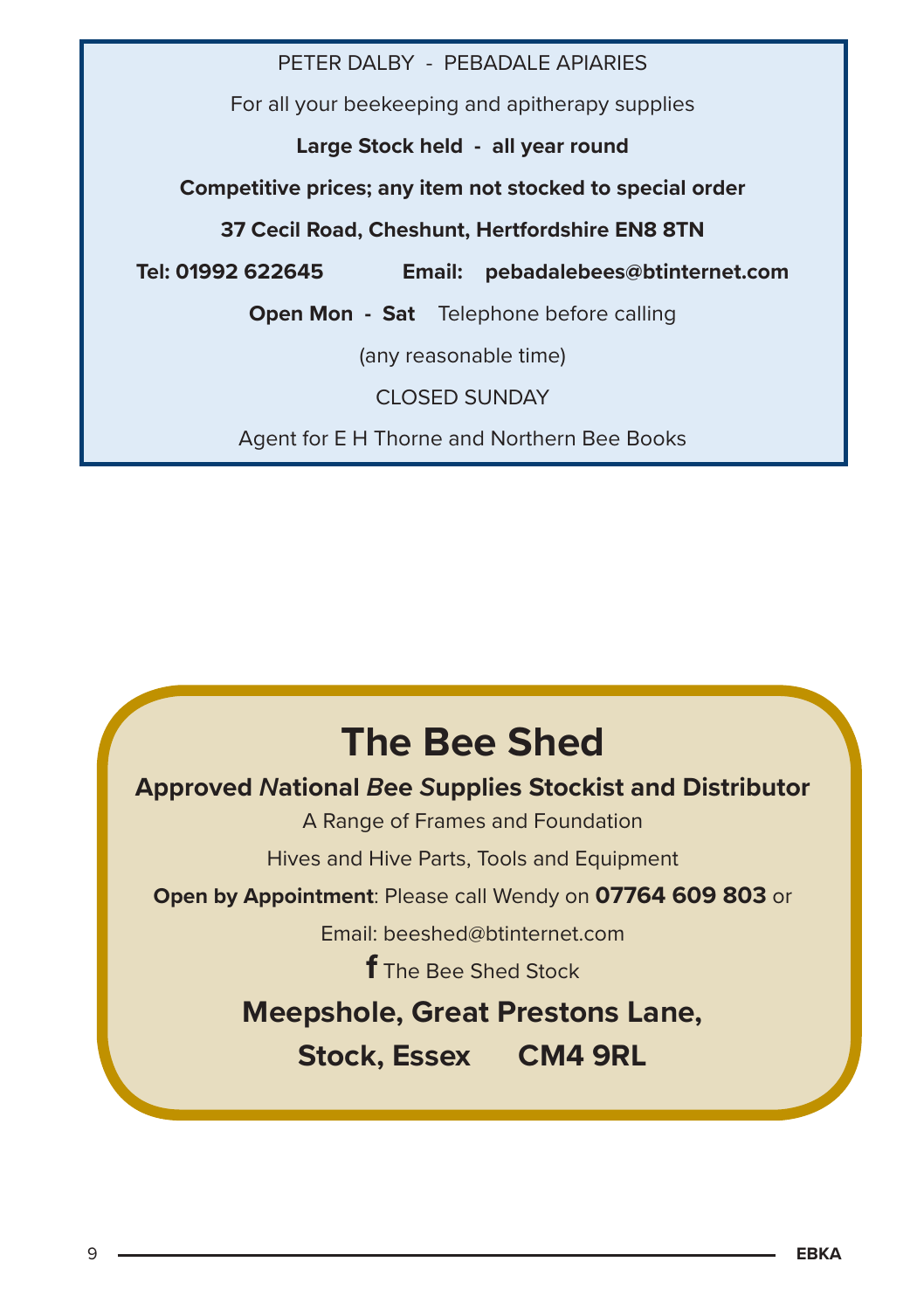#### **EBKA Trustees**

**President** Pat Allen, Hon CLM

**Chair of CEC** Jane Ridler E: jane.ridler@uwclub.net T: 01799 218023

**Gen Secretary** Tony Rand E: secretary@ebka.org

**Treasurer** Paras Shah E: treasurer@ebka.org

**Braintree** Bridget Mudd E: bridget.mudd@yahoo.com

**Chelmsford** Jan Tutton E: cec@chelmsfordbeekeepers.com

**Colchester** Tony Rand E: tony@agewhatage.com

**D.H. & Maldon** Glenn Mayes E: trustee@maldonbeekeepers.org.uk

**Epping Forest** Don McHale E: donaldmchale@gmail.com

**Harlow** Nick Holmes E: wwwcight@gmail.com

**Romford** Paul Wiltshire E: paul.g.wiltshire@btinternet.com

**Saffron Walden** Vanessa Wilkinson E: swaldensec@ebka.org

**Southend** Vernon Amor E: blueboys21@aol.com

**EBKA Exams Secretary** Steph Green E: examsec@ebka.org

#### **Regional Bee Inspectors**

**Epping Forest and Romford Divisions (excluding Brentwood)**

Peter Folge E: peter.folge@apha.gsi. gov.uk T: 07775-119433

#### **All other Divisions:**

Keith Morgan E: keith.morgan@apha. gsi.gov.uk T: 01485-520838 or 07919-004215

## **The Essex Beekeeper Magazine & Web site**

**Editor**: Robert Silver E: robert.silver@outlook.com T: 07956-487703

**Advertising**: Jean Smye E: jsmye@sky.com

**Mailing Secretary**: Michael Elliott E: michaelelliott55@sky.com

**Web site**: Nick Holmes E: webmaster@ebka.org

#### **Divisional Contacts**

| <b>Braintree</b>      | Jan French           | T: 07725 166 609 |
|-----------------------|----------------------|------------------|
| <b>Chelmsford</b>     | <b>Fiona Cutting</b> |                  |
| <b>Colchester</b>     | Morag Chase          | T: 01206-522576  |
| D.H. & Maldon         | <b>Carlie Mayes</b>  | T: 07979-862952  |
| <b>Harlow</b>         | <b>Nick Holmes</b>   | T: 07730-735752  |
| <b>Epping Forest</b>  | <b>Katy Langley</b>  |                  |
| Romford               | Sue Richardson       | T: 07971 957333  |
| <b>Saffron Walden</b> | Vanessa Wilkinson    | T: 07747 506000  |
| <b>Southend</b>       | Pat Holden           | T: 01702-477592  |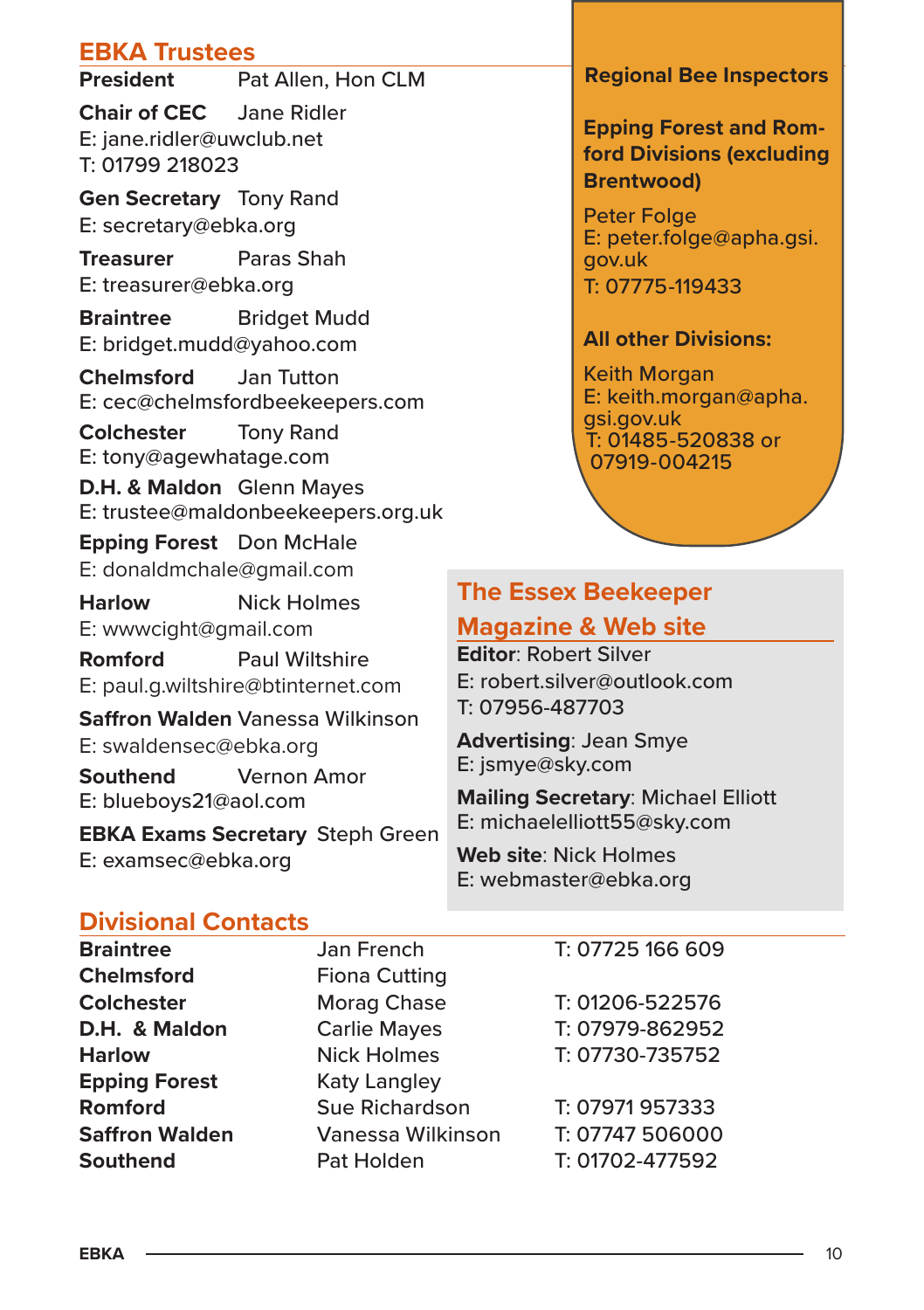# **Propolis**

#### By Fred J Ayres, Lune Valley, via eBees

ropolis is a resinous mixture that honey bees produce by mixing saliva and beeswax with exudate gathered from tree buds, sap flows, or other botanical sources. It is used as a sealant for unwanted open spaces in the hive.

Honey bees collect resins on their hind legs from a variety of plants and deposit them in the nest cavity where the resins, often mixed with wax, are called propolis. Two graduate students, Mike Simone-Finstrom (PhD 2010) and Renata Borba (PhD 2015) demonstrated that the presence of a propolis envelope on the inner walls of the nest cavity acts as an antimicrobial layer that enshrouds the colony, providing a quantifiable constitutive benefit to bee immune defences (Simone et al., 2009; 2017; Borba et al. 2015; 2016). The propolis envelope also directly reduces two diseases of honey bees, chalkbrood and American foulbrood (Simone-Finstrom and Spivak, 2012; Borba and Spivak, 2017). Propolis use by honey bees is an example of social immunity, and is a unique example of social-medication, since bee increase resin collection after challenge with a fungal parasite (Simone-Finstrom and Spivak, 2012).

Propolis has been used for years in folk medicine because of its proposed effect on various body systems, dating back to the time of the ancient Greeks, Romans and Egyptians. In fact, Hippocrates notes that propolis is beneficial for promoting wound healing, both internal and external, while Pliny the Elder, documents that propolis may be used to treat tumours, muscle pain and ulcers.

This bee product was also documented in the Persian manuscripts as a remedy for various conditions, including eczema and rheumatism. Today, propolis is used in a wide variety of skin care products, including creams and extracts. It is also available as a supplement, with people taking it on a regular basis to boost their immune system function.